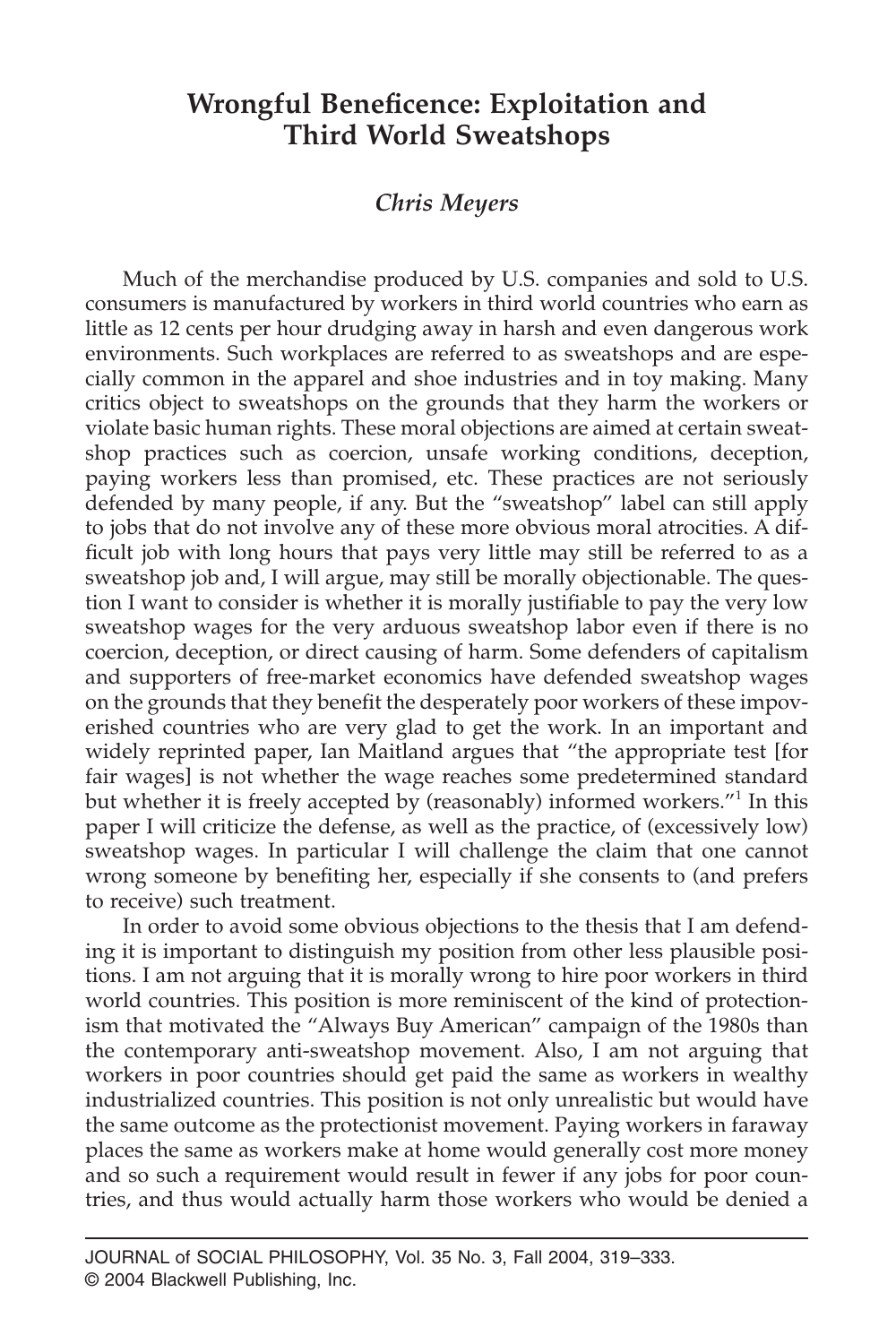paying job. What I am arguing is that there is *some* limit to how low wages can be and still be morally acceptable. I will not attempt to determine exactly what that limit is. Determining what level of pay is a minimally fair wage, below which is inadequate and exploitative, is an interesting and important question for philosophers and economists to try to establish, but it is outside the scope of this paper.<sup>2</sup> By analogy one could argue, as Kant does, that excessive punishment aimed at deterring crime is morally wrong in that it involves treating the guilty merely as a means to promote the good of others (potential criminals and their potential victims). Respect for the criminal requires punishing him because, and only to the extent that, he deserves it; and thus he should be punished only proportionately to his crime. Such an argument does not require presenting a formula for determining proportionate punishment or a list of sentencing guidelines.<sup>3</sup> What I am attempting to show here is that we do need to find out what this level of fair wage is. For according to the defenders of sweatshop wages there is no such thing as an unfair wage—or if there is it is determined by whatever the worker is willing to accept, not by philosophers and economists no matter how careful they are in their arguments and analyses. I am arguing against the principle that the market alone should determine what constitutes morally acceptable wages and that no wage is too low as long as it is freely accepted by the worker. I will show that such arguments assume basic principles that can be shown to be false.

#### **Beneficent Exploitation**

There is a more general thesis I want to argue in this paper: that it is possible for someone to be wrongly exploited even if that person benefits from the exploitation and even if the person prefers the exploitation over all other options. This notion of beneficial exploitation could apply to other instances of "driving a hard bargain" with desperate people, such as price gouging, etc.

This possibility of wrongfully (exploitatively) benefiting another seems to be easily overlooked. I speculate that there are two main reasons for this oversight. One reason why exploitative benefiting is overlooked is that paradigm cases of exploitation involve some kind of deception (or at least manipulation) and typically involve some loss or detriment to the exploited (a harm or a violation of rights). Though beneficent exploitation is nonparadigmatic case, it is possible under a proper conception of exploitation and there are more examples than one might think (though it is certainly less obvious). Secondly, the concept of exploitation is often mistakenly or inadequately interpreted in a consequentialist or a rights-based framework. The consequentialist conception of exploitation analyzes it in terms of harm to the exploited, and a rights-based conception analyzes exploitation in terms of coercion or deception. Exploitation is more appropriately understood in terms of fairness rather than in terms of harms or rights. The exploiter benefits from his use of the exploited in a way that is unfair, for example, by benefiting disproportionately to the contribution of the exploited.<sup>4</sup>

A quick glance at the writings on exploitation of underdeveloped nations by multinationals reveals the prevalence of these inadequate analyses of the concept of exploitation. Ian Maitland, in defending the low wages of inter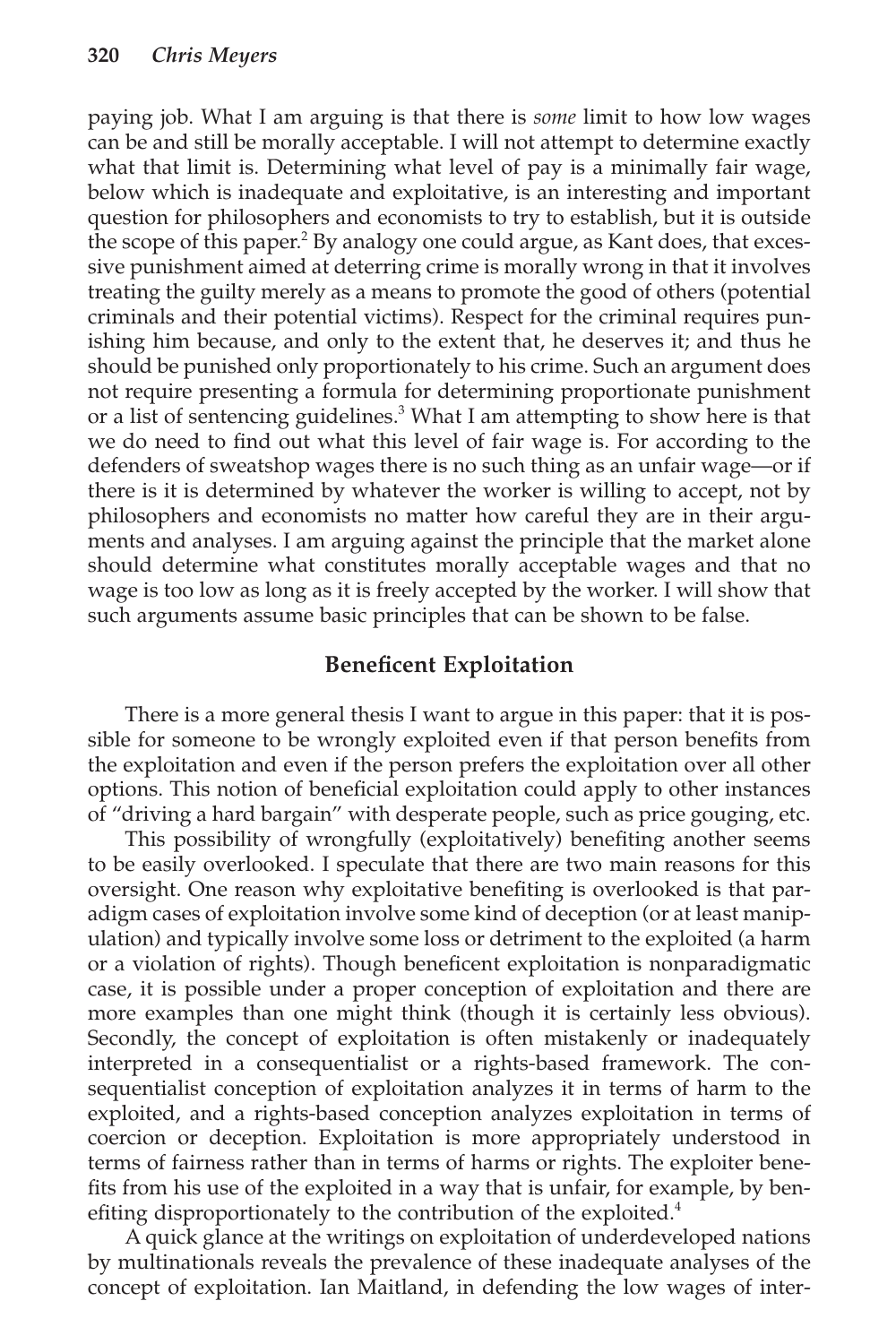national sweatshops, states that he will "proceed by examining the specific charges of exploitation from the standpoints of both (a) their factual and (b) their ethical sufficiency."<sup>5</sup> However, all of the evidence that Maitland provides involves matters of consent to benefits/harms. Specifically, he argues that sweatshop workers welcome these jobs and that they are much better off with them than without. I will grant that the workers may be benefited by the jobs, and that they would be worse off without them; but nevertheless, they are being wrongfully exploited. Maitland never mentions issues of fairness that seem central to the concept of exploitation and the sweatshop debate. Similarly, Richard DeGeorge, in arguing *against* sweatshop labor and other cases of exploitation of poor countries, appeals to human rights and to obligations not to harm. Take, for example, his treatment of extracting industries such as oil drilling, mining, and forestry. The extracting multinational corporations "are vulnerable to the charge of exploitation unless they can show two things: that they do more good than harm to the host country, and that the work they do benefits the people of the country."<sup>6</sup> If these two conditions are sufficient to justify a practice then beneficent exploitation is impossible according to DeGeorge's claims, or at least not morally objectionable. With regard to sweatshop labor, DeGeorge appeals to human rights, specifically to one of his general principles "G4" which states that "multinationals should respect the human rights of their employees."<sup>7</sup> Although the violation of rights is an important part of the complaint against sweatshops, it does not seem adequate for addressing the problem of excessively low wages and exploitation. One problem with appealing to rights with regard to fair wages is that it seems to rely on a positive human right to subsistence. Such positive rights are controversial because it might not be feasible to provide adequate subsistence (or a job with adequate compensation) to every human being. If they have a *right* to it then we are obligated to provide it. But we cannot be obligated to do the impossible. Furthermore, rights are generally thought of as protected liberties (such as freedom of religion or freedom of speech) or as claims on others. Thus one is free not to exercise one's rights or not to assert one's rightful claim. For example, although property rights might make it wrong for another to take my possessions, I can nevertheless give them away if I wish. Thus it seems that one does not violate another's rights if that person consents to it (freely and with proper information), just as you do not violate my property rights if I ask you to take my things. One can consent to being exploited, but as I will argue this does not make it morally acceptable.

Abetter understanding of exploitation must appeal to some notion of fairness. Joel Feinberg gives an account of exploitation that appeals, at least in part, to fairness. He suggests that a person (A) exploits another person (B) when A takes advantage of B (or a characteristic of B or B's situation) and benefits unfairly by doing so.<sup>8</sup> Feinberg, like others, claims that exploitation usually involves deception or some harm to the exploited<sup>9</sup> and that normally there is no exploitation if the person used either gains from being used<sup>10</sup> and/or consents to it.<sup>11</sup> However, Feinberg does allow for the possibility of exploitation even if the person used gains from being used (and consents) if the user gains disproportionately more than the person used.<sup>12</sup> Unfortunately, Feinberg does not develop this category of exploitation. Although I agree with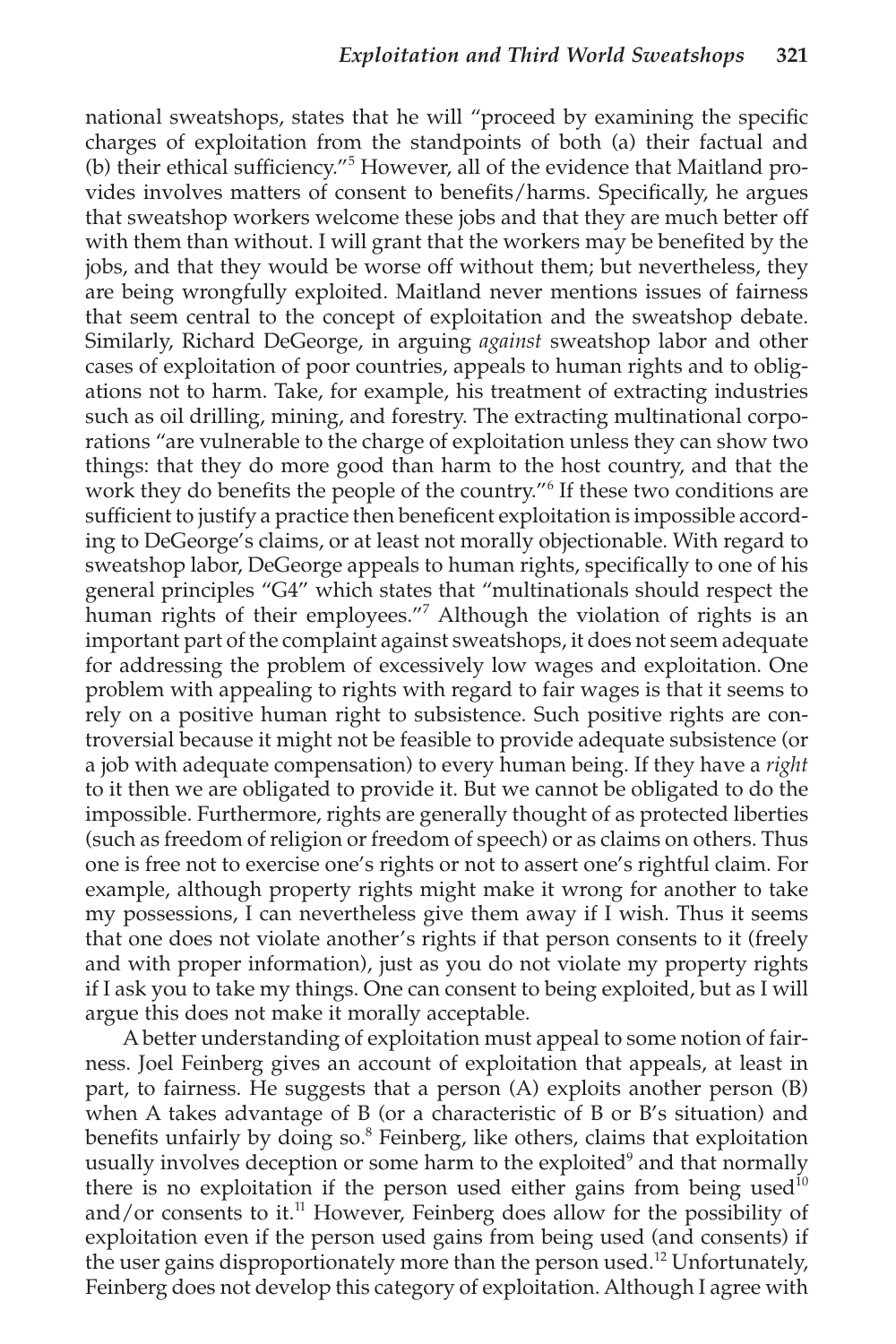much of Feinberg's analysis of exploitation, he claims that in cases of harmless or beneficial exploitation the person used is still exploited but is not wronged.<sup>13</sup> Such acts are what he calls "free floating" evils, or victimless wrongdoing. My examples will show that harmless or beneficent exploitation can still involve a victim, even if it is a willing victim.

#### **Arguments in Defense of Sweatshops**

Typically, sweatshop defenders hold the view that markets are selfregulating and that they lead to optimal results for everyone if left alone.<sup>14</sup> Thus, only the market should determine wages, and a fair wage is whatever the employer is willing to pay and whatever the worker can successfully bargain for. Artificially high wages, so the story goes, result in less investment and thus fewer people employed.<sup>15</sup> With low wages, more workers are employed. As these workers spend their paychecks the economy improves, their consumer activities increase demand, which thus increases employment since more production is needed to meet the increased buying by growing numbers of consumers with money. When employment increases competition arises for workers who can then demand higher wages.

It is questionable, first of all, whether in fact laissez-faire open markets are the best way to economic prosperity for a developing nation.<sup>16</sup> Free market supporters typically appeal to anecdotal evidence. Maitland and others will cite well-chosen examples of economies, such as those of South Korea and Taiwan, that have improved after decades of sweatshop labor. But such growth as a result of sweatshops is not universal. Many underdeveloped nations have had sweatshops for years with no significant increase in the overall economy or in working conditions and wages. In Latin America wages have only increased by 6% in the last twenty years, and wages in former Eastern Block countries have actually dropped after having adopted a free market system.<sup>17</sup> On the other hand, it may be better than any alternative available to the poorest countries, but perhaps we should offer them other alternatives.

At any rate, mere appeal to the virtues of the free market is not enough to justify sweatshops and so most defenders of sweatshops acknowledge the need to present other arguments. Even if these claims about the free market are correct, it is important not to confuse laissez-faire economics with laissezfaire ethics (i.e., "anything goes" moral nihilism). Reasons that support a free market system do not necessarily justify abandoning all moral obligations. Many who support free trade nevertheless object to the buying and selling of human organs for profit, or hunting whales. And few defenders of free market would argue that it justifies selling weapons to groups who are known to be intending to use them for genocide. Those who defend sweatshops are not committed to approving any and all commercial enterprises, and most would probably disapprove of certain business practices even if they maximized profits and were in accord with free market principles. Defense of free market might justify pursuing one's own self-interest in business, but it does not necessarily justify *only* pursuing one's own self-interest at all costs. Moral obligations place constraints on our behavior and on the extent to which we can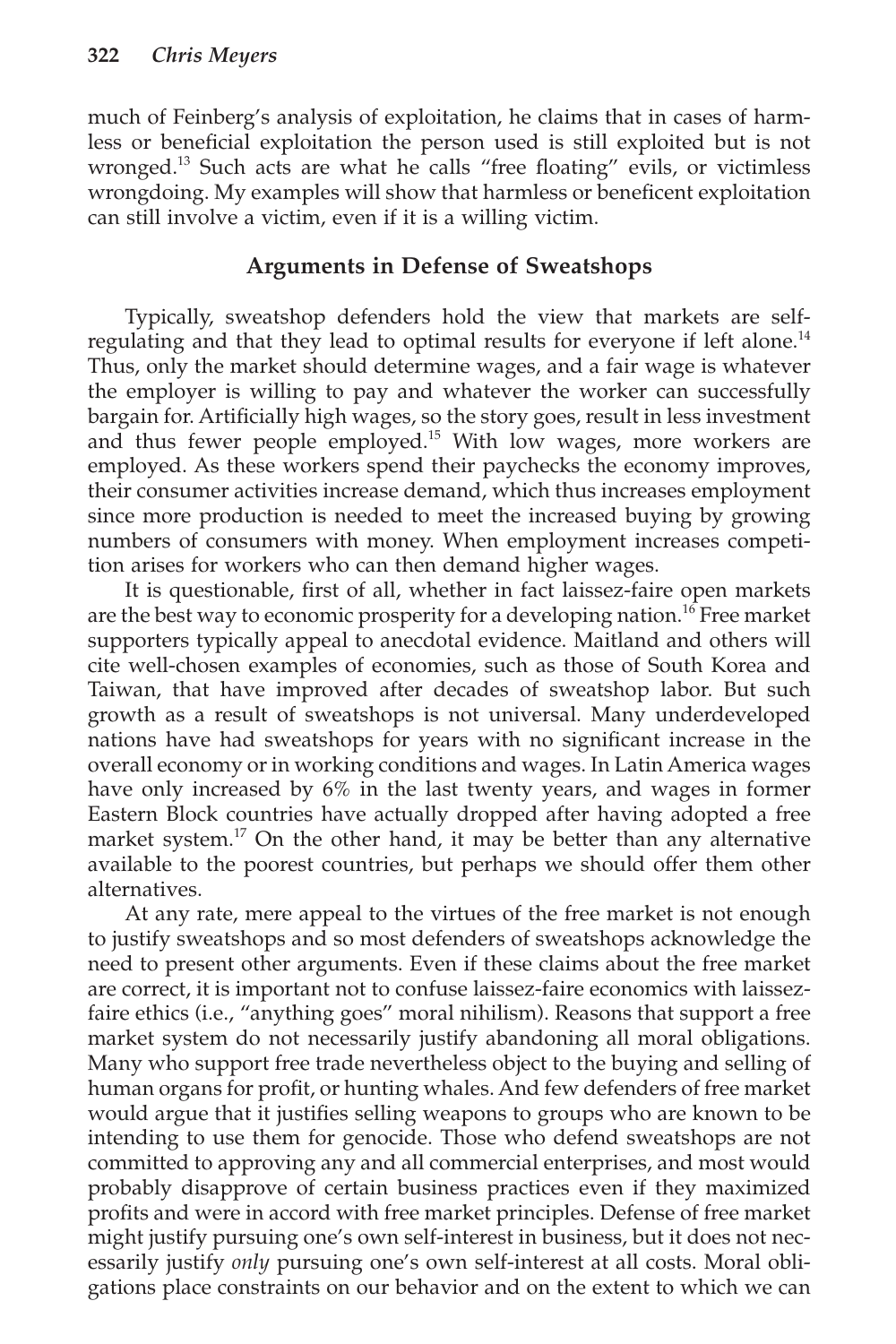pursue our own self-interest. This is true in our everyday lives as well as in business. The free market principles at best only indicate that the sweatshop workers are benefited from these jobs despite the low wages, but obviously the fact that someone is benefited does not necessarily prove that she is not wronged.

Of course, one could argue that these other moral problems (unlike sweatshops) are not a part of any particular economic system or of any particular plan of economic development. One might insist that whale hunting or providing weapons to killers is wrong independently of the economic system; such acts would still be wrong if they were done outside of any business transactions, such as hunting whales for sport or donating weapons to ethnic cleansers. Nevertheless, there are still moral questions that need to be asked about this particular free market plan in defense of sweatshops. For one thing, it is not obvious that there is nothing morally wrong with exploiting one group of people in order to benefit another group. Thus one might object to the plan to exploit workers now in order to benefit the next generation of workers twenty years down the road. Some workers might be willing to make such sacrifices for posterity and for their country, but perhaps they should not be required to do so.

For these reasons, the more sophisticated defenses of sweatshops include arguments beyond the theoretical fairness or overall utility of the free market system. They usually do so on the grounds that such jobs benefit the workers<sup>18</sup> and are entered into freely and even enthusiastically by the workers. Workers in sweatshops are usually very happy to have the work and strongly prefer working in the sweatshop to any of their other alternatives.<sup>19</sup> These arguments can be summarized into the three following claims.

- 1. The workers are benefited (they are better off with the job than without), and they are paid the wages promised to them (i.e., they are not cheated).
- 2. The workers freely choose to work in the sweatshops (they are not coerced or deceived).
- 3. The workers prefer the job to all other alternative options (the offering of a sweatshop job offers an option that is at least as good as any other previously existing option and does not take away any other options).

For these considerations to provide a defense of sweatshops we must assume three corresponding basic principles.

- P1. It is never wrong to benefit someone (even if the benefit is very small), unless the recipient is entitled to more (by, e.g., law or contract).
- P2. One cannot wrong someone if she consents to the treatment (assuming she does so without coercion and is adequately informed).

This may be true even if the person consenting is harmed, and so the second principle is independent of the first principle. To be harmed is not necessarily to be wronged; if, for example, I harm myself through my own carelessness (such as carelessly agreeing to a bad deal) I am not necessarily wronged.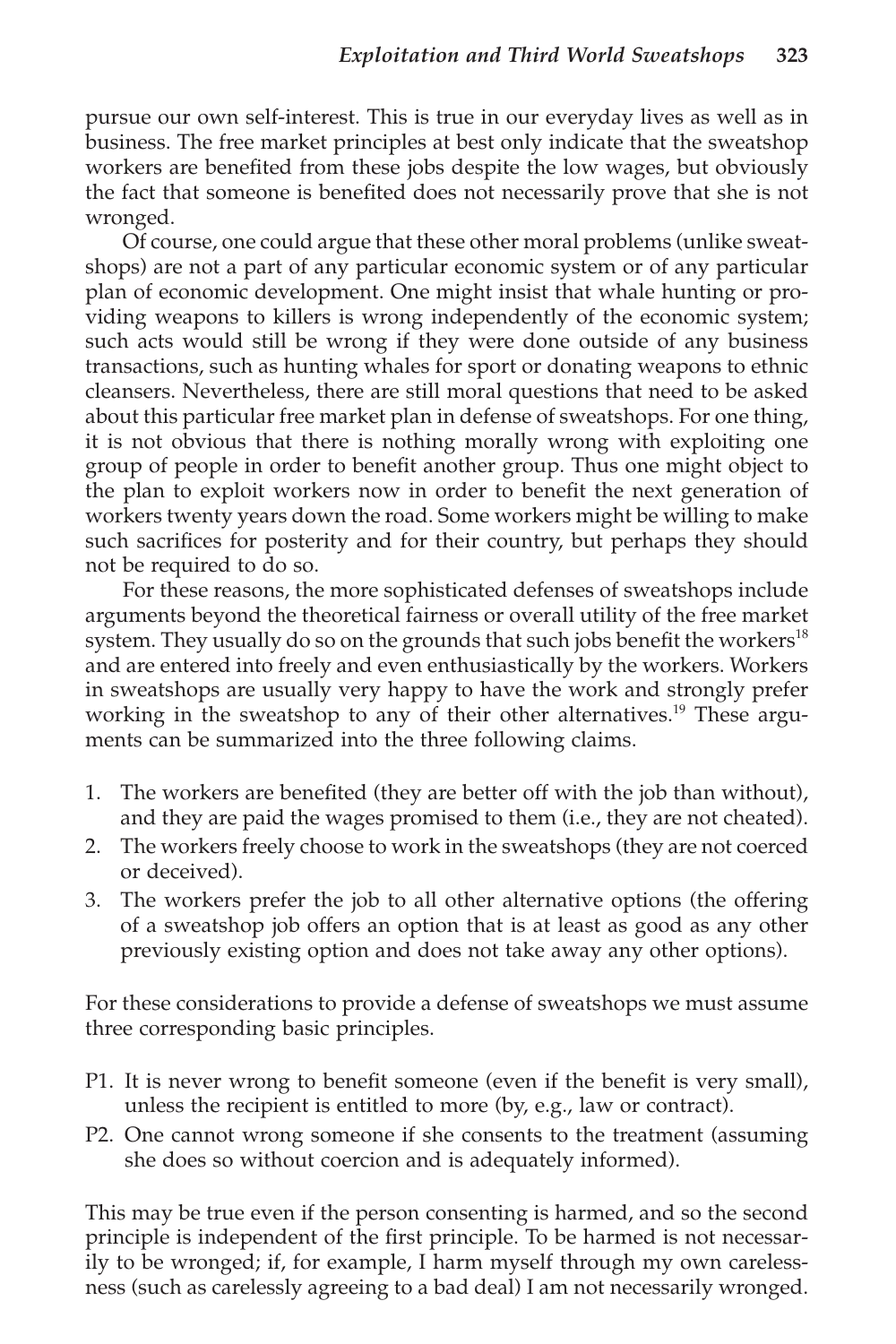P3. It is not wrong to offer someone an option better than any of her already existing options (as long as one does nothing to limit her options and is not responsible for her being in the situation she is in).<sup>20</sup>

There might be some debate as to whether or not these should be taken as individually sufficient conditions (and thus any one alone would be enough to justify the practice). However, this question does not matter because I will show that they are not even *jointly* sufficient. In other words, an act can satisfy all three of these principles and still be morally wrong.

Although these principles may hold generally as rules of thumb, we can generate a case that serves as a counter-example to all three of them. There are certain situations in which one can wrong someone without harming her, even while *benefiting* her—and this can be so even if she consents to it. These actions can still be wrong because they constitute *exploitation*. Exploitation does not require that the exploited party be harmed, nor does it require that the person exploited is coerced or manipulated. Indeed, it is even possible to exploit someone with her cooperation, and even at her request. Such benefiting can be wrong because it involves unfairly taking advantage of others (or their situation), benefiting from their misfortune, and benefiting disproportionately to their contribution.

I will illustrate the possibility of wrongful beneficence with an example in which someone is wrongly exploited even though (1) she is benefited; (2) she consents to the treatment; and (3) she prefers the option offered to her over all other options (and her exploiter in no way limited her options and did not contribute in any way to her difficult situation).

### **An Example of Wrongful Beneficence: The Desert Exploiter**

Suppose Carole is driving across the desert on a desolate road when her car breaks down. After two days and two nights without seeing a single car pass by, she runs out of water and feels rather certain that she will perish if not rescued soon. Now suppose that Jason happens to drive down this road and finds Carole. He sees that her situation is rather desperate and that she needs (or strongly desires) to get to the nearest town as soon as possible. So Jason offers her a ride but only on the condition that she allow him to sodomize her first. Jason does not force her into anal sex, nor does he manipulate her (he does not even try to convince her, he simply makes the offer, take-itor-leave-it). This offer (being sodomized and then rescued) is clearly better than Carole's other options such as waiting for another car to drive by (which is unlikely to happen) or die of dehydration. Furthermore, Jason has only added to her options, he did not remove any of her options, and he had nothing to do with her being stranded out in the desert—he did not drive her out there and abandoned her or sabotage her car so that it would break down. Under these conditions, Carole accepts the offer, allows herself to be sodomized, and then afterward, true to his word, Jason drives her to the nearest town, and she is grateful.

It seems clear to me that Jason has wronged Carole by taking advantage of her desperate situation, and that his offer is morally repulsive. Further-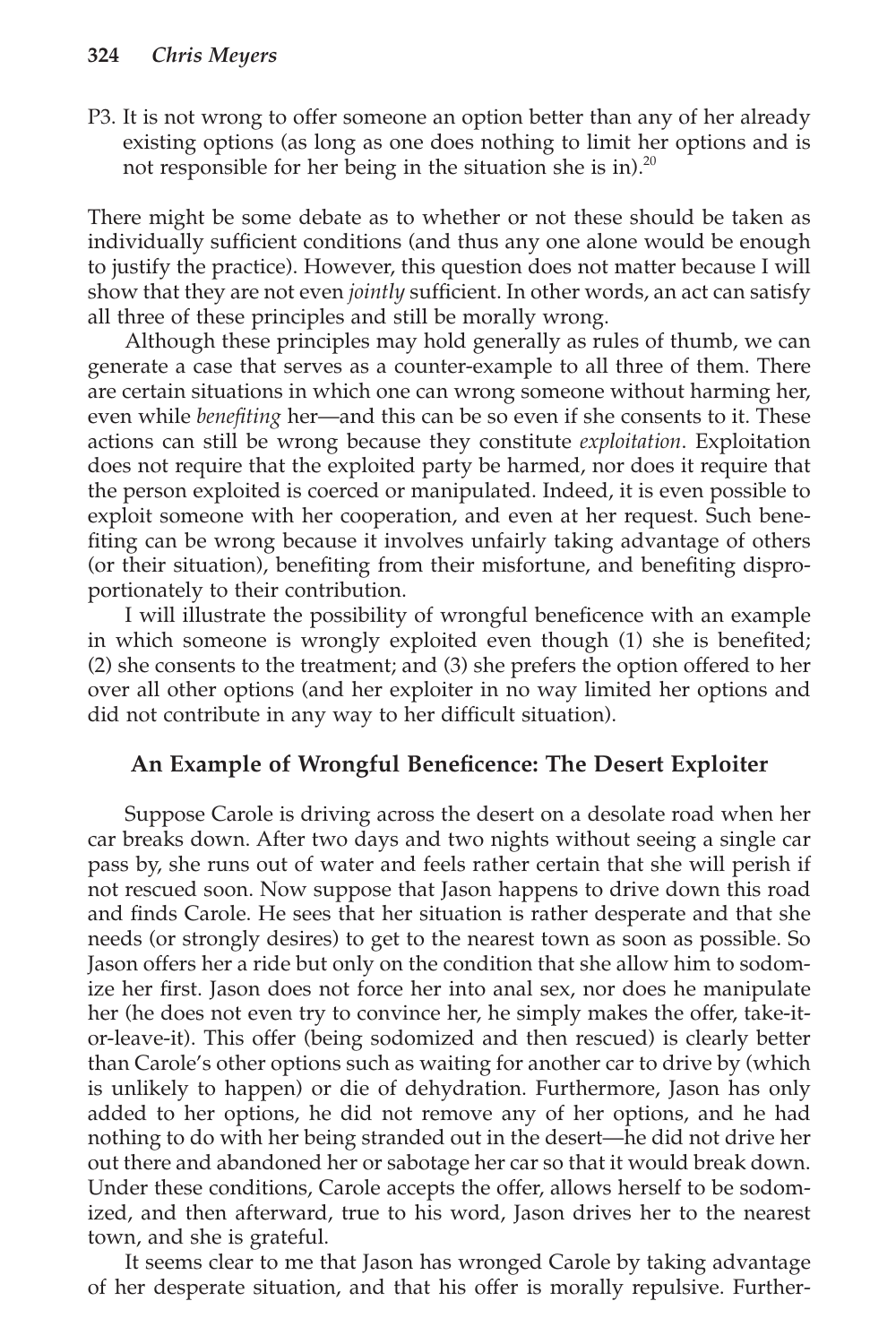more, it is not merely his character that we disapprove of. It is not simply his willingness to turn someone's desperation into profit that is repulsive. We also disapprove of the action itself. One may object that it is the sodomy itself that we disapprove of and not the unfairness of the exchange (and thus the example relies heavily on intuitions about certain sexual practices or on "shock value"). In that case we could simply change the example to an exchange that is objectionable only in magnitude, not in kind: we could imagine Jason demanding from Carole her entire net worth, the title to her house and car, all of her money in the bank, and half of her earnings for the next ten years. This also seems morally objectionable. Furthermore, it seems that Carole is a victim, and not just a victim of her unfortunate situation but also a victim of Jason's exploitation. Carole is wronged even though (1) she is benefited—not by the sodomy (or the excessive payment) but by the ride into town, and insofar as being rescued far outweighs the humiliation, pain, and feeling of degradation of submitting to the sodomy (or the loss of all of her wealth), she is *overall* significantly benefited. Furthermore, Carole is wronged even though (2) she consented to the sodomy (or highly unfavorable exchange). Jason did not force her; she could have declined, though that might have meant dying of dehydration. Finally, (3) although Carole otherwise would strongly prefer not to be sodomized, under these conditions she strongly prefers being sodomized and then rescued over being left out in the desert. We might even imagine her pleading with Jason for a ride saying, "I will do [or give you] *anything* as long as you give me a ride back to town." She might be willing to do anything, and offer to do anything. Nevertheless, that does not make it morally acceptable to take her up on her offer and *demand* anything (though it certainly might be acceptable to demand *something*, such as gas money or a free dinner).

One might object that Carole does not really consent to the sodomy (or to giving away all her money), that this is a case of forced consent. It is similar to an armed robber saying "your money or you life!" The victim may choose to give the robber her money but that is hardly a case of consenting the money is not freely given in any meaningful sense. Thus it may seem that Jason's offer is a case of extortion more than a case of exploitation and thus is not analogous to the sweatshop case. However, this objection fails to recognize an important difference between Jason and the armed robber (and an important similarity between Jason and sweatshops). The armed robber differs from Jason (and from sweatshops) in that the robber takes away one of his victim's options (viz. keeping both her money and her life). This is done through threat of future action though it could also be done through past action such as putting the victim in peril and then demanding her money in exchange for saving her from that peril. But Jason did not (and is not threatening to) take away any of Carole's previously existing options, he simply adds another option. He did not abduct her and abandon her in the desert, nor did he sabotage her car so that it would break down. Thus the desert example satisfies the principle (which I am arguing against) that a person is not wronged if she is not harmed and one is only adding to her options. Jason is not harming her in that she would be no worse off had she never encoun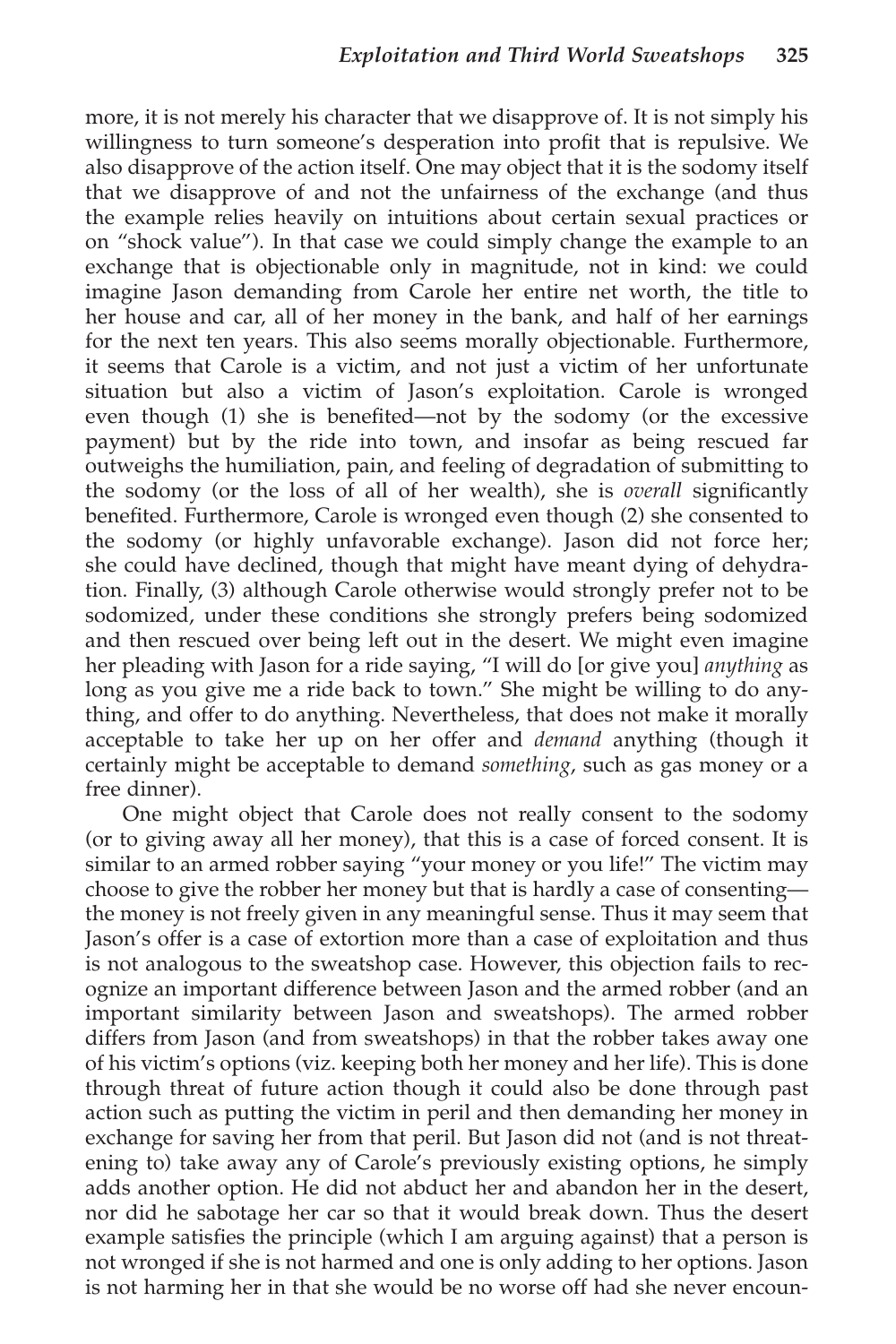tered him, whereas the robbery victim clearly would be better off had she never crossed paths with the robber.

#### **The Analogy with Multinational Corporations: The Desert Rescue Service**

One might object that this case is not analogous to third world sweatshops. Jason differs from for-profit organizations in significant ways. It seems plausible to claim that Jason, or any person who happens along stranded people in the desert, should offer assistance free of charge without demanding or expecting anything in return, or at most requesting minimal compensation (e.g., gas money). Such Samaritans might not be morally obligated to go to extravagant lengths. Taking Carole into town and getting her car towed and repaired and paying for it all would probably be beyond the call of duty. But it seems that one's minimal obligation is to bring her out of the desert, which requires no extraordinary effort.

However, the defender of the free market could argue that a corporation is an institution whose primary purpose is to produce goods or services in order to make a profit. Certainly they cannot reasonably be expected to help the poor in third world countries by, for example, paying them "wages" without anything in return (which would not really be wages at all but simply a handout). It may be the case that *someone* should help the desperately poor people in other parts of the world, and should do so without expecting any gain. But this seems like the responsibility of charitable organizations whose mission or purpose is to provide aid to the poor. Perhaps it is also partly the responsibility of governments of wealthy nations to provide aid in the form of debt cancellation and famine relief. Furthermore, Jason happens to be in the desert already for his own reasons when he happens upon Carole. It requires minimal effort to rescue her since he is already there and is already headed back into town. However, it seems less plausible to insist that Jason be required to go into the desert looking for stranded passengers. Even if he knows or suspects that someone might be stranded there, why should he be required to take the day off from work and drive around the desert on patrol for some stranger who might have gotten stuck on a desolate road? Suppose it is a very common occurrence, people get stranded in this desert about once per day, and they usually die before anyone finds them. It does not seem that Jason should dedicate his life to making daily trips across the desert rescuing people, especially if this would require significant sacrifice such as giving up his career, neglecting his family and friends, etc. Perhaps *someone* should provide rescue services, but it seems to be the responsibility of the government or charitable organizations. Similarly, businesses only go into third world countries in order to hire workers and should not be expected to close down profitable factories in the U.S.A. or Europe in order to open unprofitable factories in the third world out of charity.

This response, however, is based on a misunderstanding of the position I am defending and the argumentative strategy I am employing. I am *not* arguing that hiring the poor and hungry in underdeveloped countries is wrong because it is failing to benefit them sufficiently. I am arguing that it is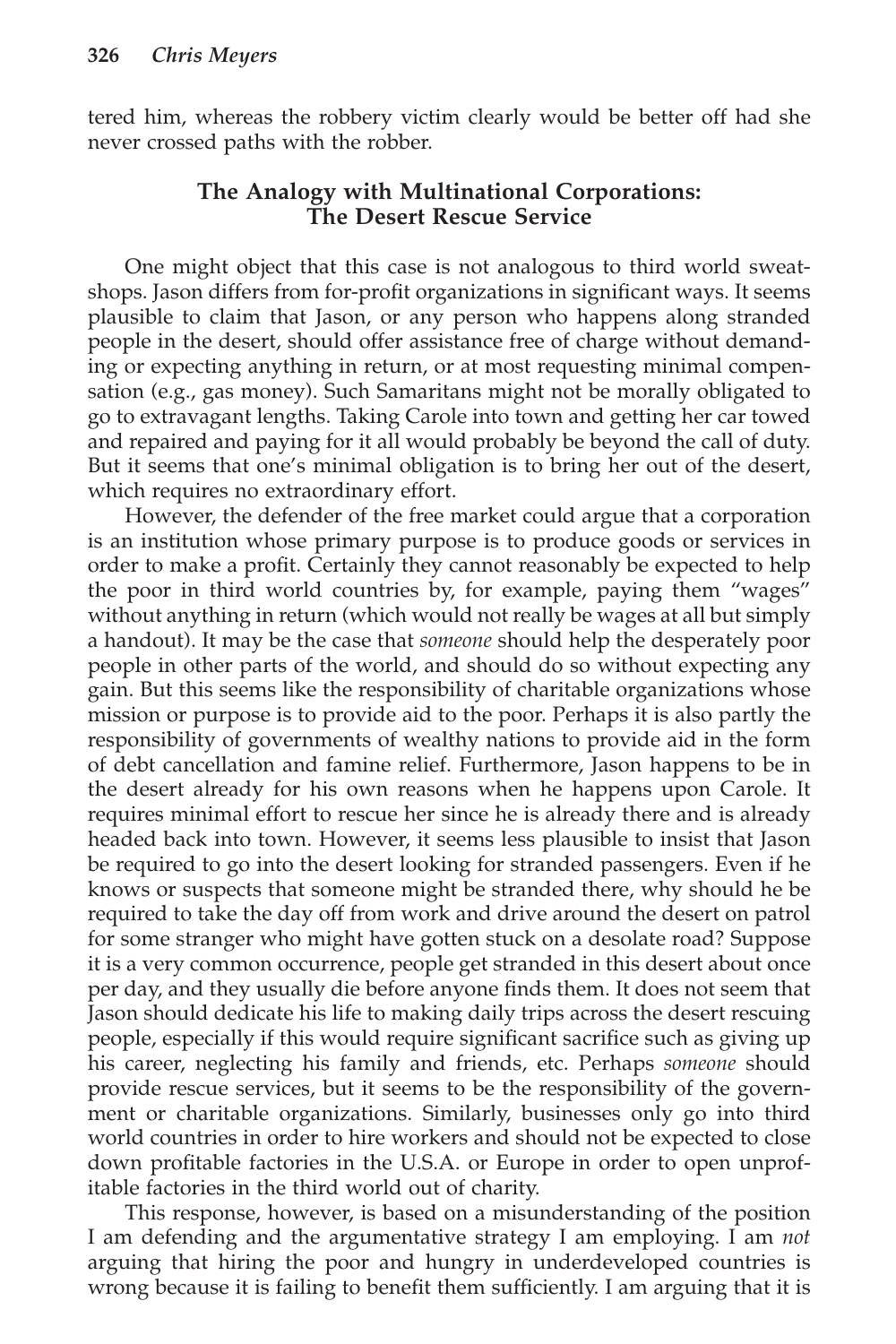wrong because it is taking advantage of their desperate situation and benefiting disproportionately from their labor. In short, it is exploitation, not harm or failure to benefit. Furthermore, this is not an argument by analogy, and I do not need to claim that this case is analogous to that of third world sweatshops. My strategy is first to show that the defense of sweatshops assumes a basic principle or set of principles (viz. that one cannot be wronged if she is benefited, consents to the treatment, and prefers this treatment). Then I show this principle to be false by use of a counter-example. Nevertheless, the free market defenders can still make the objection. Instead of arguing that the example is not analogous they might modify the principles defending sweatshops so that the desert exploiter case does not serve as a counter-example. The modified principle might say that an action cannot wrong someone if (P1) she is benefited, (P2) she consents to the act, (P3) she prefers that the agent perform that act, *and* (P4) the agent would not be in a position to help (and thus not obligated to help) except for the potential benefits to be gained from doing so. This might seem ad hoc, but perhaps sweatshop defenders could formulate such a principle more eloquently than I could.

At any rate, the criticism that the case of the desert exploiter is not analogous to third world sweatshops still fails. We only need to adjust our example to make it analogous to the corporate sweatshop case (or to make it a counter-example to the modified principle). Imagine that Jason, knowing that people are stranded almost daily in the desert, decides to go into business as a professional desert rescuer and opens a trans-desert taxi service. So he buys a dependable vehicle and loads it up with a C.B. radio, extra gas tanks, first aid kits, etc. and heads out into the desert patrolling for stranded people expecting to make a profit by charging them a fee. No one could reasonably fault him for this. Of course, we might not be inclined to praise him either in that he is doing his rescue work for the sake of a reward (though we *might* praise him if, e.g., he gave up a more lucrative career or made some other sacrifice).

Now suppose that Jason's standard fee includes not only a charge of \$100 to cover costs and provide him with a reasonable profit, but also includes one session of sodomy with each stranded person (man, woman, or child) before boarding the truck (or he charges them each their entire net worth, etc., in case one objects to the sodomy example). It is true that Jason is a businessman, and that it is his desire for profit (and/or anal sex) that brought him into the desert and without this motivation the stranded travelers would be out of luck. (Thus his action satisfies the modified principle in that he would be in no position to help were it not for the motivation of expected benefits to be gained.) However, this does not make this exchange any less morally repugnant. Furthermore, appeals to free market principles (that he can charge whatever people are willing to pay), and the fact that these passengers are not coerced and are willing to pay the costs to be rescued and are overall benefited, does not defend the practice. Our condemnation of Jason's business practice is based, at least in part, on the fact that he could charge the nominal fee of \$100, or perhaps even more than that, and make (what he considers to be) a reasonable profit without the exploitative sodomy. One might even argue that Jason's actions as a businessman are worse than when he merely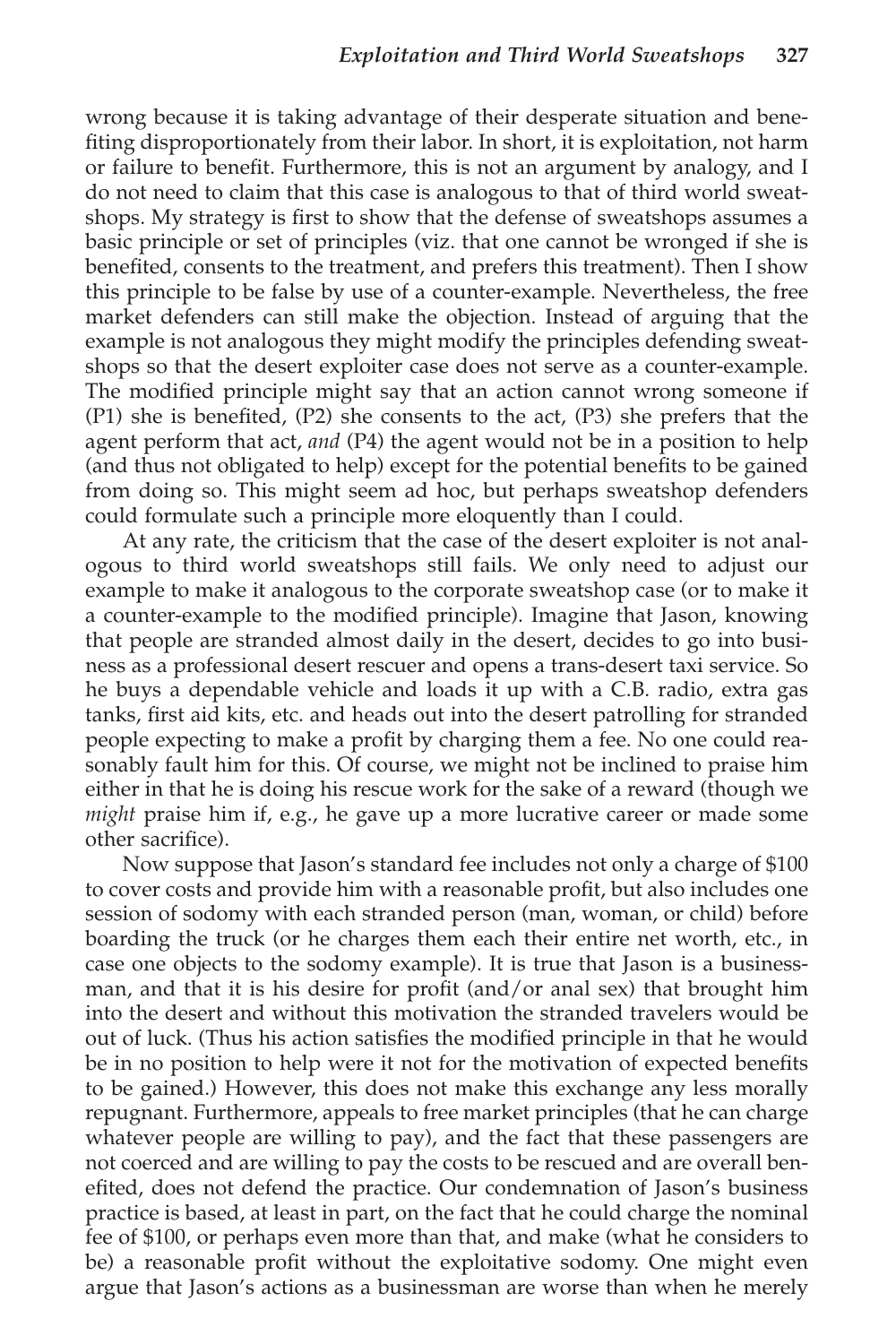happened upon Carole. For as a businessman he is seeking stranded victims in order to demand sodomy (or excessive fee) from them, and so this exploitation is systematic and premeditated.

One might object that the desert rescue service is still not analogous to international sweatshops because there are elements that are not parallel. My thesis is that there is some wage that is low enough to be morally objectionable. However, in the desert case what is morally objectionable is the sodomy (or demanding the person's entire wealth), but this is not the benefit; whereas in the sweatshop case it is the benefit (the low wages) that is morally objectionable. There are two possible responses for this objection. We could try to adjust the example to make it more analogous to the sweatshop case by imagining, for example, that instead of sodomy Jason demands some labor which is not itself demeaning or excessive in exchange for some inadequate compensation. Perhaps he has Carole wash his car and rotate his tires and offers only a sandwich and a bottle of water in return (leaving her in the desert). Carole might be very willing to accept this offer if she is hungry and/or thirsty enough, even though it is insufficient to save her from her desperate situation. However, I do not think that such adjustments of the analogy are necessary or desirable. Such a move merely invites the critic to insist that the analogy is still not exact, and if we continue to adjust it we will end up with a case that is exactly the same as the sweatshop situation and thus no help at all. This is one problem with arguments from analogy, and it is one reason why I do not intend for my example to serve as an analogy. The desert example is intended to serve as a counter-example to the principles that are assumed by the sweatshop defenders. The lack of analogy between the original example (in which Jason merely happens upon Carole) and sweatshops was more problematic because the sweatshop defender could claim that there is some fourth principle which will make Jason's offer wrong but not the sweatshop wage (thus the need for the rescue service example). But this second lack of analogy calls for a different response. Instead of changing the example we should insist that this lack of parallel is not relevant. In the rescue-service example it is a decent benefit in return for an excessive demand and in the sweatshops what is demanded is not itself unreasonable but the benefit in return is excessively small. Either way it is an *exchange*, it is an exchange that is unfair and that no one would agree to in normal situations. The exploited only agrees to it because the one making the offer is taking advantage of the victim's desperate situation. There is no extra principle defending the sweatshop type of exchange (reasonable demand for inadequate compensation) and not defending the desert type of exchange (excessive demand for a reasonable benefit). In order for the disanalogy to support a critique of my argument one would have to formulate some plausible principle showing the difference to be morally relevant.

As in the case of the trans-desert taxi, I am not necessarily arguing that there is anything wrong with corporations opening factories in underdeveloped countries, nor am I arguing that we must pay them the same wages as workers in wealthy countries (especially considering the cost of living is often much lower in poor countries). Although \$100 for a ride out of the desert seems rather high compared to city taxis, this potential for high profit might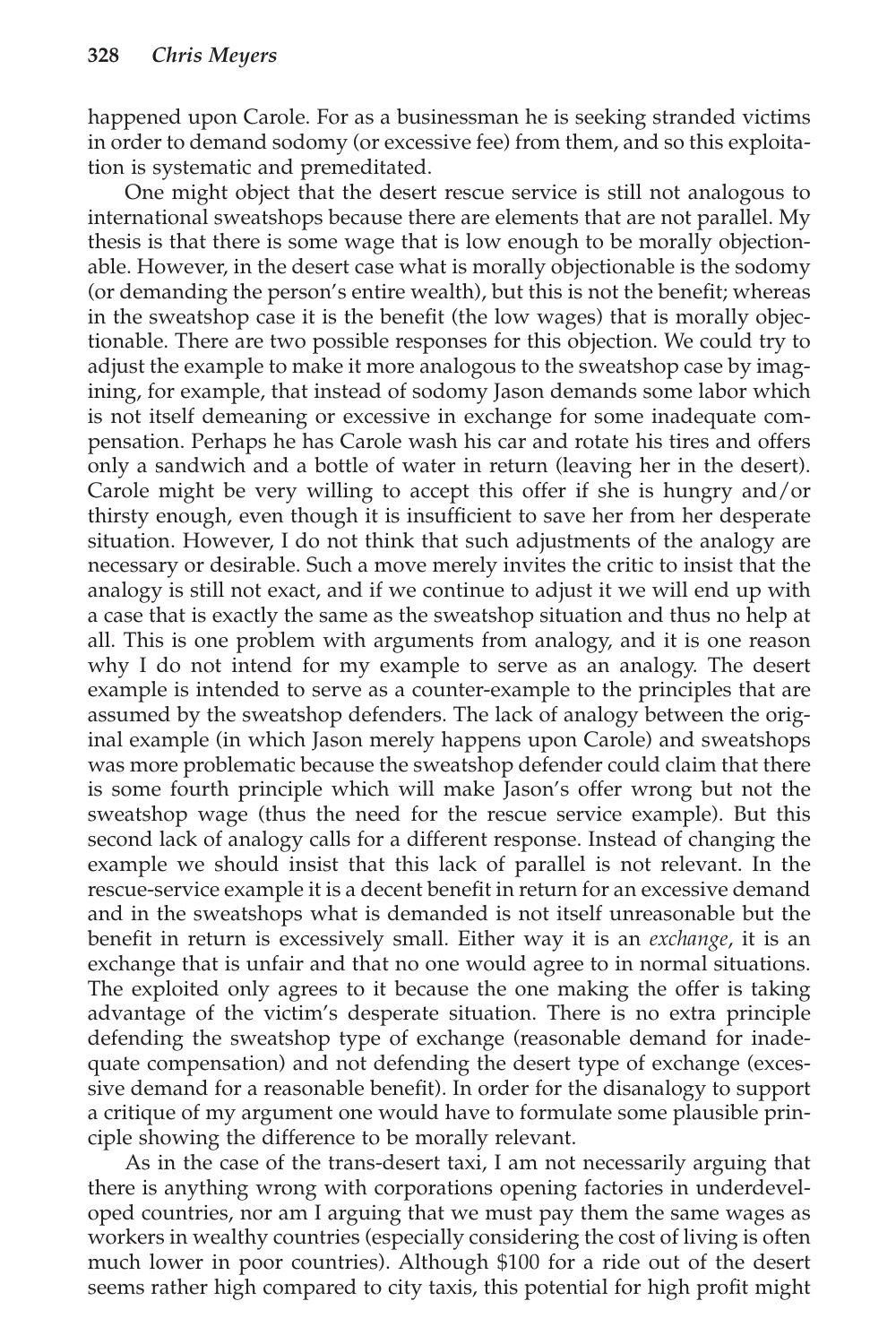be necessary to motivate Jason to open his rescue service and so might be justifiable on these grounds. Nevertheless, there is *some* fee that would be morally objectionable such as sodomy (or charging the customer his or her entire net worth). Similarly with sweatshops, what is objectionable is not the wages that are lower than U.S. standards, which may be necessary to lure multinational corporations to the third world. It is the *excessively* low wages and the *excessively* long hours that are objectionable.

#### **Responsibility**

Of course one can only be obligated to do something if it is possible for one to do it. (For example, we could not reasonably demand that Jason give Carole a ride out of the desert if he happened upon her while riding his *bicycle* across the desert.) It is one thing to say that sweatshop workers should get paid more and quite a different thing to say that some particular party is obligated to make it the case that they are. We could similarly say that no decent person should have to suffer through some particular agonizing disease such as cystic fibrosis, but that does not mean that anyone is obligated to do anything about it. No one is responsible to prevent the suffering because no one is in any position to help; there is no cure or treatment. If there were a cure for the disease it would then be someone's duty to administer the cure. But it would not be everyone's duty. Most people lack the necessary knowledge and access to prescription medicine and so are not able to do anything about it. The responsibility would lie with the hospitals and doctors who are capable of treating the disease.

The same applies to the sweatshop case. It is certainly possible for the sweatshop workers to get paid more, but whose responsibility is it to make it the case that they are paid more? It is certainly not the duty of underdeveloped countries to demand higher wages for their citizens because they are in no more of a position to demand higher wages than are the workers themselves. They must compete with other poor countries just as the workers cannot demand higher wages because they must compete with, and can be easily replaced by, other poor workers. Most sweatshop factories are not owned or operated by the multinationals but by local entrepreneurs. It is their obligation to pay the workers more if it is possible for them to do so. However, usually those who own and run the sweatshop factories are in a similar position to the sweatshop worker. They must compete with other factories in their own countries and in others and operate at the smallest of profit margins. Their labor costs often make up a large portion of their expenses and so even a small raise will be costly for them. The responsibility then lies with the multinational corporation. Though they do not set the wages or pay the workers directly, they can be held responsible for the morally objectionable practices of their agents (those who operate the sweatshops for them).<sup>21</sup> Of course if it is impossible for the corporation to insure that workers receive morally acceptable wages then they could not be required to do so. But this would only be the case if a company's profits were equal to or less than the minimum necessary for the company's survival (in the long run). The corporation's plan to maximize profit is not a blind force of nature; the company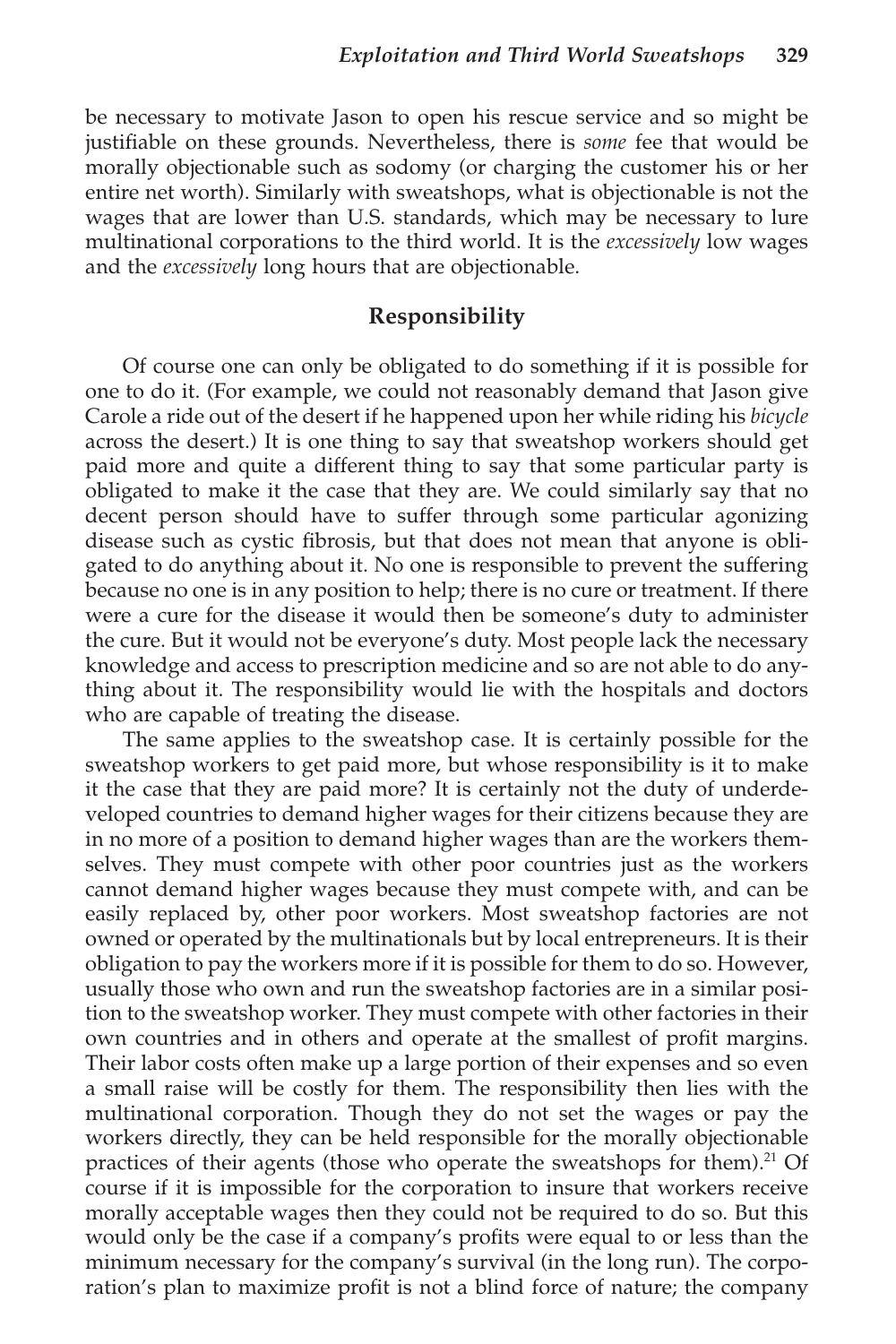can choose not to maximize profit as long as the profit it can make is greater than the minimum profit necessary to survive. The thought that companies cannot raise the wages of sweatshop workers seems to assume that companies pay the workers as *much* as they can without significantly hurting profits. But in fact, on the contrary, they pay workers as *little* as they can get them to work for, and sometimes what they are willing to work for is less than what it is morally acceptable to pay them.

Of course, one might point out that if the corporation has obligations to any parties other than the shareholders then it probably has obligations to many different groups including customers, domestic workers, etc. Whatever profit the company makes above the minimum for survival is going to be finite and perhaps rather small. They cannot benefit everyone. Why should the company benefit the sweatshop workers instead of any of these other groups? The answer to this question is simple: the sweatshop workers are almost certainly the worst off of any of these groups. Their needs are the greatest and so their needs should have priority. This principle of prioritizing the needs of the worst off has been famously defended by Rawls, but could also be supported in this case by a simple cost–benefit analysis. The workers would benefit the most from the smallest costs to the corporation. Raising their meager salaries would cost little (since their salaries are so small) and yet benefit them immensely.

### **Consequences of Higher Wages**

Defenders of sweatshops object that if corporations pay higher wages then it is the workers of poor countries themselves who will suffer. As Maitland argues, "higher wages and improved labor standards are not free. . . . If labor in developing countries is made more expensive... then those countries will receive less foreign investment, and fewer jobs will be created there. ... Minimum wage and other regulations discourage formal employment by increasing wage and non-wage costs."<sup>22</sup> Higher wages would lead to less investment and thus fewer jobs. Thus some workers who would have benefited from a sweatshop job would not get one. If a country requires higher minimum wages then companies will leave for other countries with lower minimum wages.

Paying the workers more would not necessarily require reducing jobs. Raising wages would cost money, but there are others places in the corporation that could absorb these costs, including the profit margin. Sometimes morality is demanding, sometimes it requires making a sacrifice. It is unrealistic to think that if a moral obligation conflicts with self-interest (or with profit) then it is excessively demanding and cannot reasonably be morally required, or that it is impossible to do. Raising wages would not necessarily mean hiring fewer workers. The number of workers hired depends more on needs of production than on some fixed budget. The demand for the products would not diminish significantly just because the workers are paid slightly more (especially considering the small portion of the overall cost of the commodities constituted by sweatshop wages). And no reasonable company would decrease production when demand is constant. Why would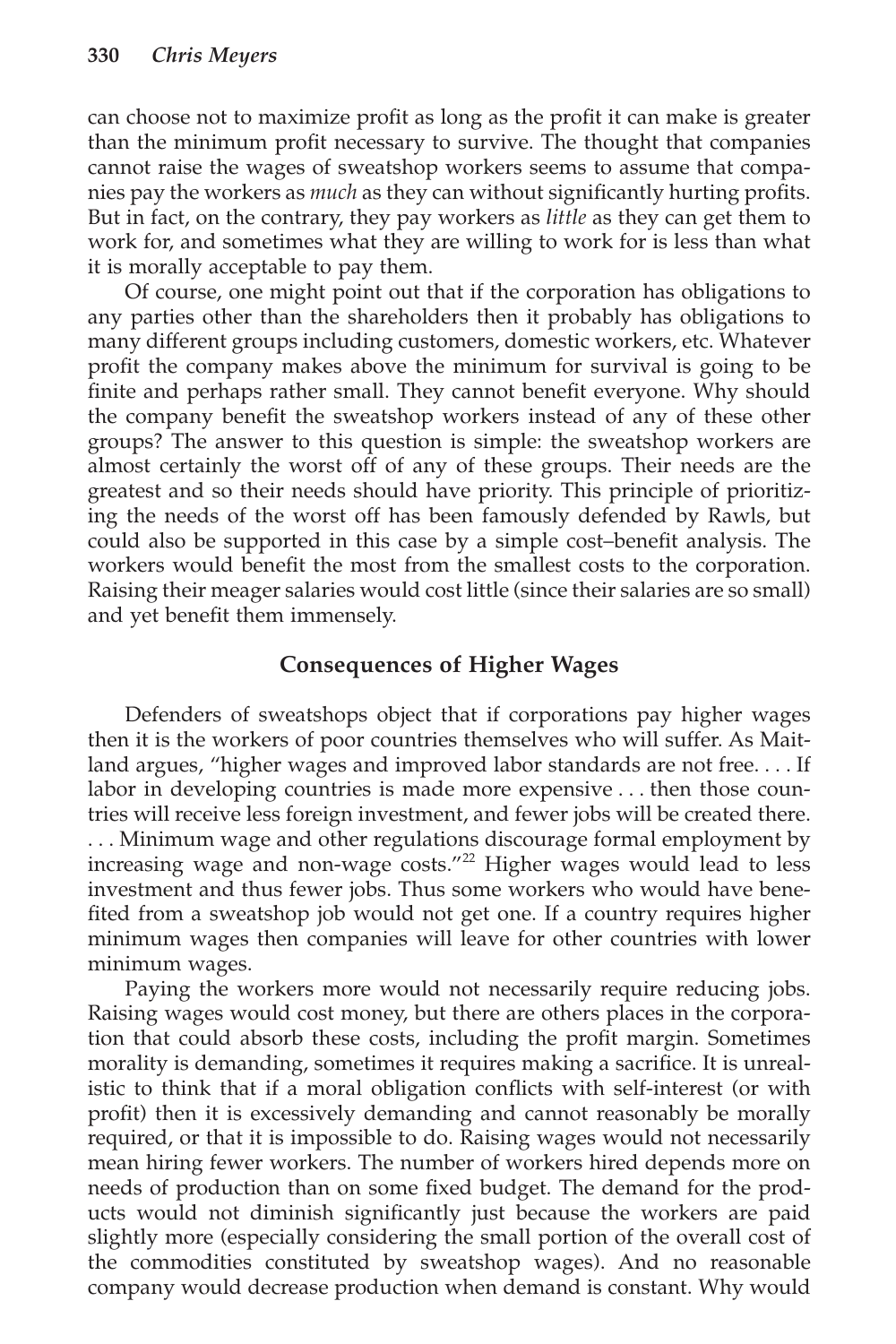any manufacturer make fewer products than it could reasonably expect to sell?

The increased cost of the commodity resulting from doubling or even tripling the salaries of some of the lowest paid sweatshop workers in underdeveloped countries would be minimal. The typical third world shoe factory pays only about one U.S. dollar for labor for each pair of Reebok shoes.<sup>23</sup> Typical Reebok basketball shoes retail for around  $$100.<sup>24</sup>$  If the shoemaker passed the increase directly on to the consumer it would only raise the price of a pair of Reeboks from \$100 to \$101. This 1% increase would be unlikely to dissuade very many potential buyers. When I looked at Reebok shoes online most of the suggested retail prices ended in \$\_9.99 (e.g., \$99.99, \$129.99, etc.). It might be that, as a matter of some remarkable coincidence, the actual value of each different style of shoe (however we might calculate it<sup>25</sup>) just happens to come out to \$\_9.99, but more likely Reebok and its retailers round up (or down). Assuming this is so, the margin of error between the value of a pair of shoe and the price charged is significantly more (approximately five times more) than the labor cost for the sweatshop workers. Similar portions of labor costs exist for other commodities made with sweatshop labor. Bangladeshi garment workers make 1.6 cents for each Harvard baseball cap that later sells for \$17 in Cambridge, and 5 cents for each Disney T-shirt that eventually retails for \$17.99 back in the States.<sup>26</sup> Furthermore, the manufacturer would not have to pass the entire cost of increased wages on to the consumer. For one, improvements in working conditions and wages have been known to increase productivity.<sup>27</sup> Better-paid workers would be stronger, healthier, and they would have better morale. Thus, some of the increased cost of shorter workdays and better pay would be gained back by increased output. Also, and more importantly, the increased costs could easily be absorbed elsewhere in the corporation. One possibility is in marketing and advertising—especially with well-known brands and products. This is not to deny the importance of marketing for increasing sales. But Mattel spends thirty times more to advertise a toy than it spends on workers' salaries in China to make that toy and in 1992 Nike paid Michael Jordan more than the combined income of the 30,000 Indonesian workers who assembled the shoes he advertised.<sup>28</sup> However, I would suggest starting with the salaries of upper management. The average salary of a C.E.O. of a publicly traded apparel manufacturer is about \$2 million. A measly 10% pay cut could double the salaries of 250 Guatemalan sweatshop workers. Given the astronomical disparity between the pay rates of top management and their third world employees the excessively low wages seem to be more the result of spite, or at best cruel indifference, rather than mere profitability and competition.

#### **Notes**

<sup>1</sup> Ian Maitland, "The Great Non-debate Over International Sweatshops," *British Academy of Management Annual Conference Proceedings*, September 1997, reprinted in *Ethical Theory and Business*, 6th ed., ed. Tom Beauchamp and Norman Bowie (NJ: Prentice Hall, 2001), 603.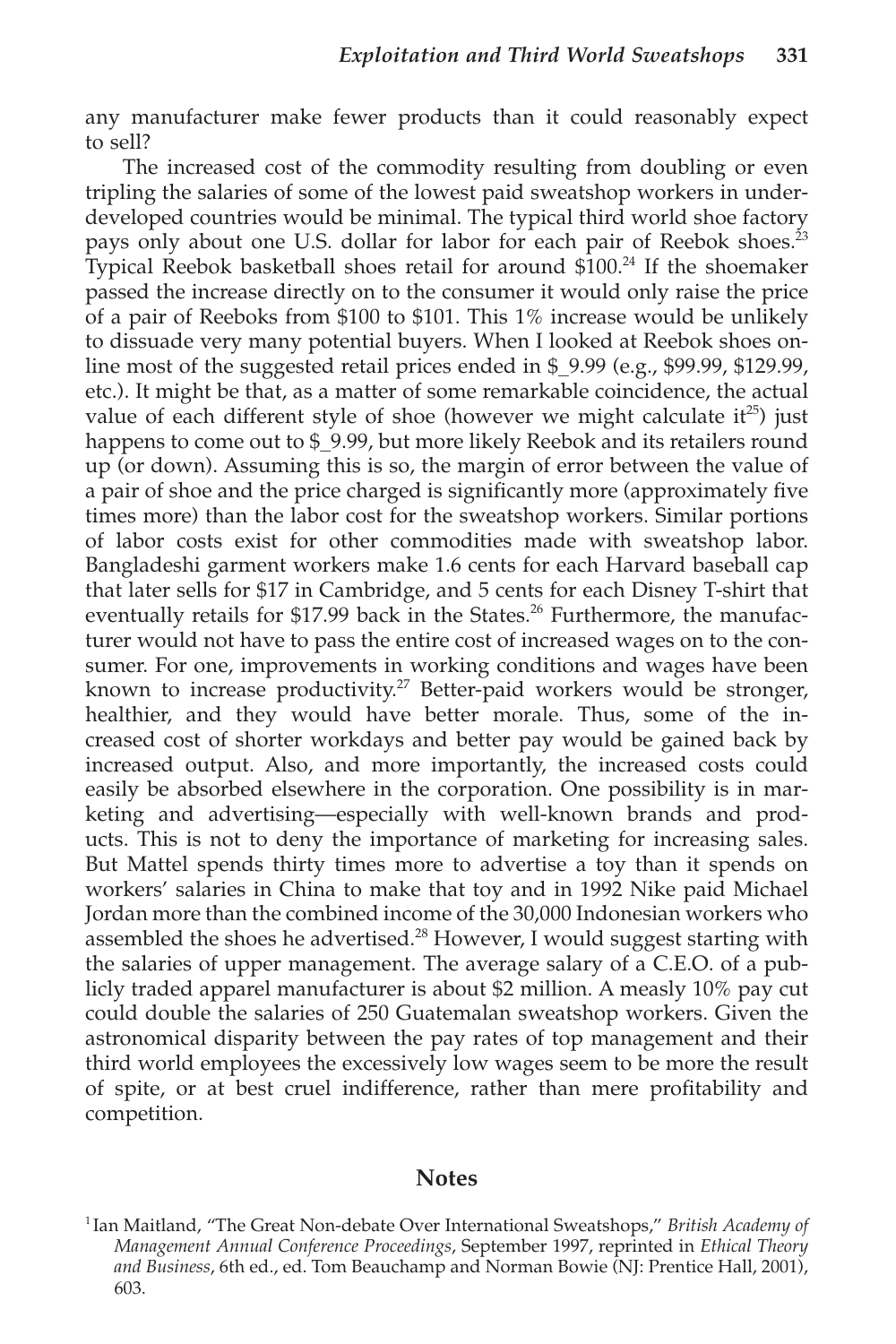- $2$ Denis Arnold and Norman Bowie suggest a "living" wage and provide a rough guideline for determining what a living wage is. "Sweatshops and Respect for Persons," *Business Ethics Quarterly* 13 (2003): 221–42. The U.S. Economic Policy Institute also has a formula for determining the poverty level, though there are criticisms that the formula depends mostly on food and does not account for housing costs. There are, of course, other ways.
- <sup>3</sup>Of course, Kant does argue for a formula of proportionate punishment, viz. that the punishment should be equal to the crime, or an eye for an eye. But one could reject his arguments for equal punishment while still accepting his argument against excessive punishment. Kant, *The Metaphysics of Morals*, trans. Mary Gregor (NY: Cambridge University Press, 1991), 140–5.
- 4This of course does not mean that exploitation cannot be shown to be wrong within a consequentialist approach. Rule-utilitarianism would certainly support norms against exploitation, and even act-utilitarianism can provide grounds for disapproving of exploitation by appealing to the greater needs of the exploited, the long-term consequences, etc.
- 5Maitland, *Ethical Theory and Business*, 595.
- 6Richard DeGeorge, *Competing with Integrity in International Business* (NY: Oxford, 1993), 74.
- $<sup>7</sup>$  Ibid., 51.</sup>
- <sup>8</sup> Joel Feinberg, *Harmless WrongDoing: The Moral Limits of the Criminal Law* (NY: Oxford, 1988), 178.
- <sup>9</sup> Ibid., 177.
- <sup>10</sup> Ibid., 192, 204.
- $11$  Ibid., 200.
- $12$  Ibid., 192. He uses the example of colleges exploiting athletes from the ghetto.
- $13$  Ibid., 212, 214. Although he admits it is true that if B consents to the exploitation A is still responsible for his actions and may be guilty of wrongdoing, he claims that, nevertheless, A is not answerable to B.
- <sup>14</sup> "Such market imperfections [as high unemployment and grossly unequal bargaining power] seem to call for more reliance on market forces rather than less." Maitland, *Ethical Theory and Business*, 603.
- <sup>15</sup> "Attempts to improve on market outcomes may have unforeseen tragic consequences." Maitland, *Ethical Theory and Business*, 603.
- <sup>16</sup> Jessica Collins and John Miller raise many questions about misleading data and dubious interpretations of statistics in their article "Know-Nothings and Know-It-Alls: What's Wrong with the Hype About Globalization," *Dollars and Sense* (September–October 2000).
- $17$  For more details on the mixed results of sweatshop economies see Pete Engardio, Elizabeth Malkin, et al., "Global Capitalism: Can It Be Made to Work Better?" *Business Week*, 6 November 2000.
- <sup>18</sup> "In 1996, young women working in the plant of a Nike supplier in Serang, Indonesia were earning the Indonesian minimum wage of... about \$2.28 each day... [J]ust earning the minimum wage put these workers among higher-paid Indonesians." Maitland, *Ethical Theory and Business*, 599.
- $19$ Maitland cites the long lines for sweatshop jobs outside of factories in Guatemala and Honduras. *Ethical Theory and Business*, 599.
- <sup>20</sup> David Henderson argues that "you do not make someone better off by taking away the best of her bad options," in "The Case for Sweatshops," *Fortune*, 28 October 1996: 48. Of course, no one is suggesting that we should eliminate their jobs. Presumably he would accept the converse claim: you do not make someone worse off by merely adding a bad option to her already existing worse options. And I would agree that she is not worse off for the offer, but is she wronged?
- 21Michael Santoro makes this argument in *Profits and Principles: Global Capitalism and Human Rights in China* (Ithica: Cornell University Press, 2000), 161.
- <sup>22</sup> Ian Maitland, *Ethical Theory and Business*, 601–2.